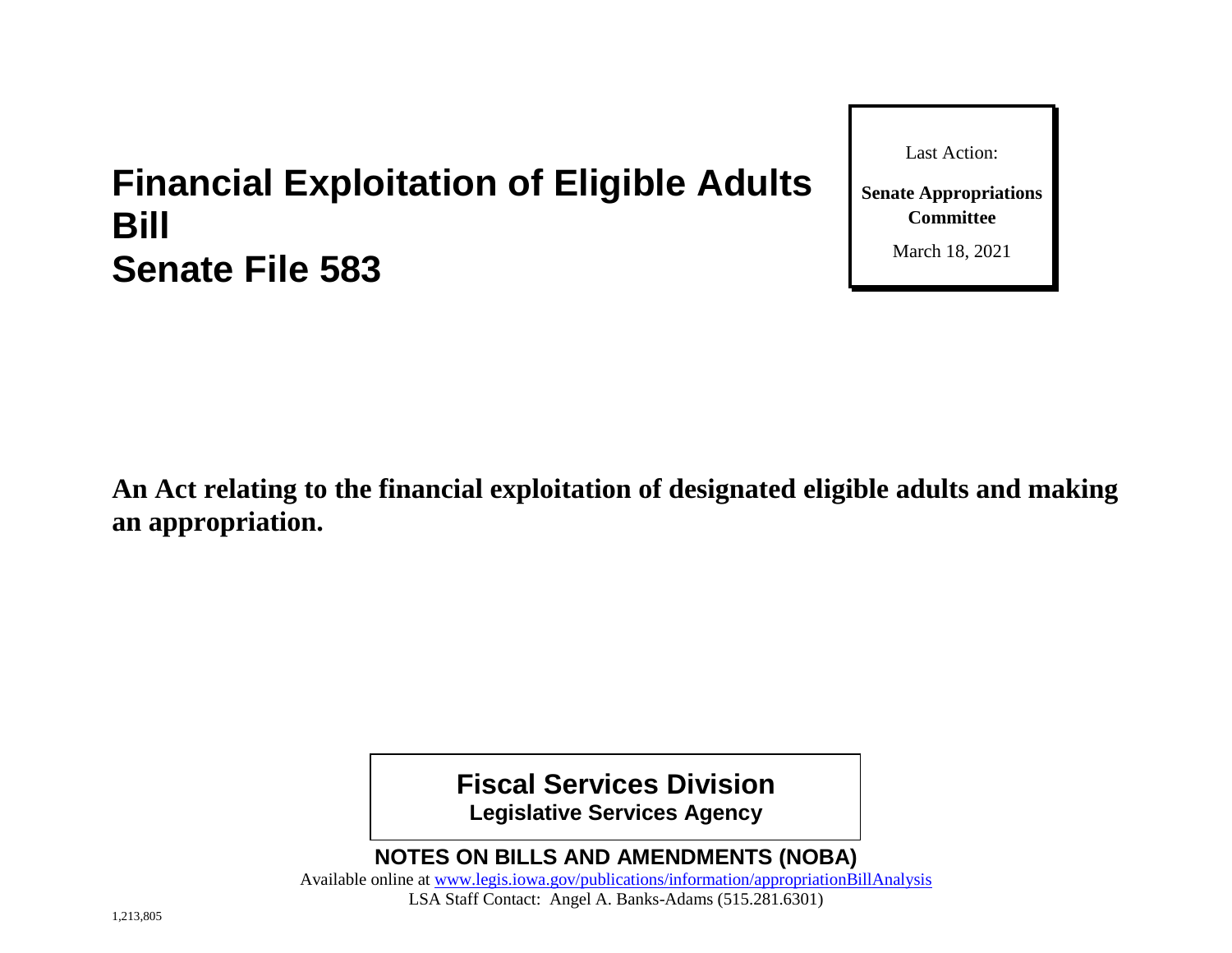## **EXECUTIVE SUMMARY SENATE FILE 583**

FINANCIAL EXPLOITATION OF ELIGIBLE ADULTS BILL

#### **FUNDING SUMMARY**

Senate File 583 provides \$75,000 from the Commerce Revolving Fund for 1.0 full-time equivalent (FTE) position for an Insurance Compliance Analyst to investigate complaints and notifications related to financial exploitation of eligible adults.

# **STUDIES AND INTENT**

#### *Required Report*

Requires the Insurance Division to submit an annual report by January 15th to the Governor and the General Assembly regarding notifications related to potential financial exploitation of eligible adults and the Insurance Division's investigation of the notifications. The report must include the number of notifications the Division received, the amount of time Division employees spent investigating the notifications, and the number of incidents of founded financial exploitation of eligible adults.

Page 6, Line 18

Page 6, Line 34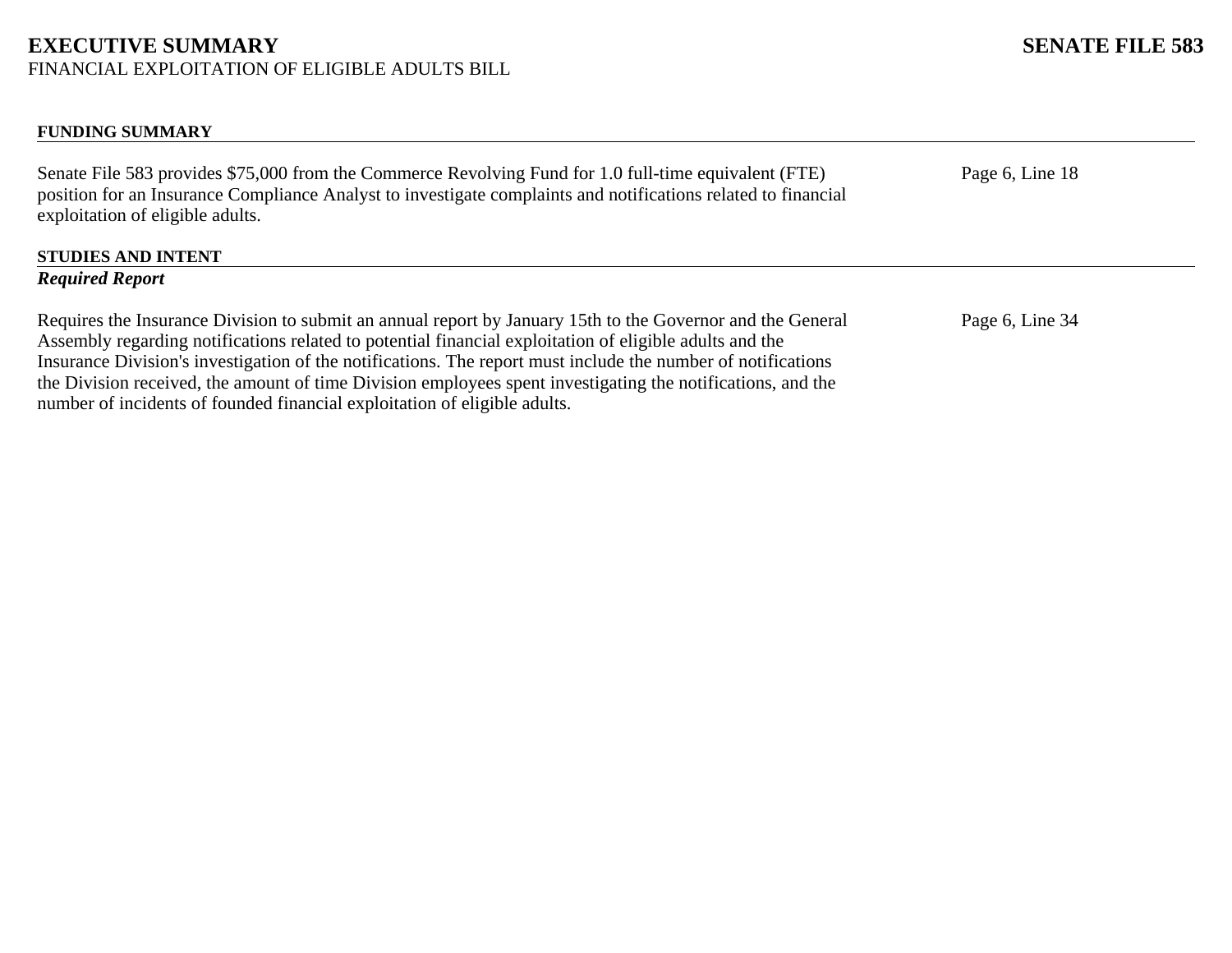Senate File 583

Senate File 583 provides for the following changes to the Code of Iowa.

| Page # | Line# | <b>Bill Section</b> | Action | <b>Code Section</b> |
|--------|-------|---------------------|--------|---------------------|
|        |       |                     |        |                     |
|        |       |                     | Add    | 502.607.2.g         |
|        |       |                     | Amend  | 502.607.3           |
|        | 15    |                     | New    | 502.801             |
|        | Q     |                     | New    | 502.802             |
|        | 17    |                     | New    | 502.803             |
|        | 29    |                     | New    | 502.804             |
|        | 8     |                     | New    | 502.805             |
|        | 14    |                     | New    | 502.806             |
|        |       | Q                   | New    | 502.807             |
|        | 12    | 10                  | New    | 502.808             |
|        | 32    |                     | New    | 502.809             |
| 6      | 18    | 12                  | New    | 502.810             |
| 6      | 34    | 13                  | New    | 502.811             |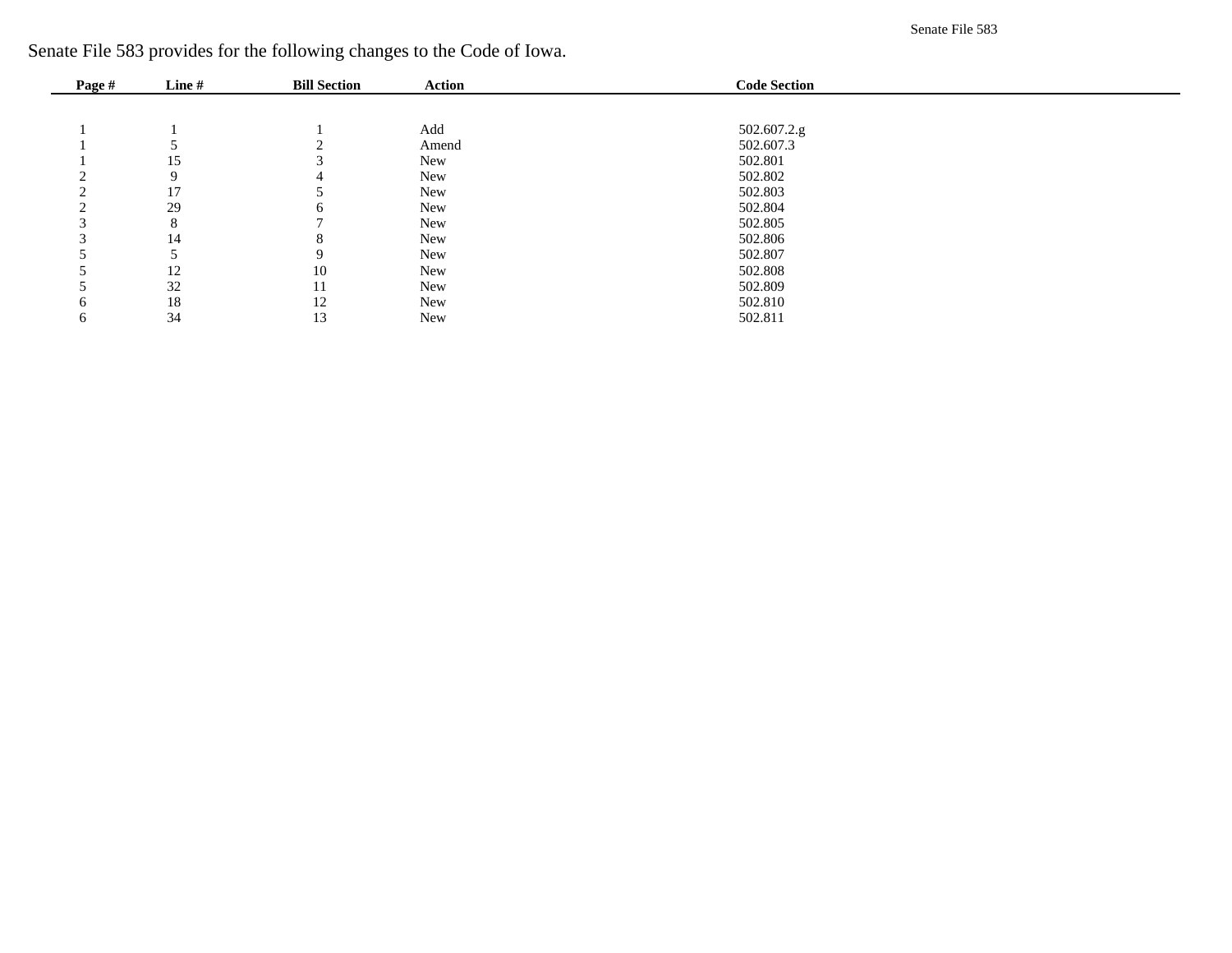- 
- 2 amended by adding the following new paragraph:
- 3 NEW PARAGRAPH g. A record obtained by the administrator or
- 4 by law enforcement under section 502.809.
- 6 to read as follows: 5 Sec. 2. Section 502.607, subsection 3, Code 2021, is amended
- 7 3. ADMINISTRATOR DISCRETION TO DISCLOSE. If disclosure
- 8 is for the purpose of a civil, administrative, or criminal
- 9 investigation, action, or proceeding or to a person specified
- 10 in section 502.608, subsection 1, the administrator may
- 11 disclose a record obtained in connection with an audit or
- 12 inspection under section 502.411, subsection 4, or a record
- 13 obtained in connection with an investigation under section
- 14 502.602 or section 502.809.
- 15 Sec. 3.NEW SECTION 502.801 DEFINITIONS.
- 17 requires: 16 For purposes of this article, unless the context otherwise
- 18 1. "Eligible adult" means any of the following:
- 19 a. A person sixty-five years of age or older.
- 20 b. A dependent adult as defined in section 235B.2.
- 21 2. "Financial exploitation" means any act or omission taken
- 22 by a person to wrongfully and knowingly deprive an eligible
- 23 adult of money, assets, or property, or to obtain control over
- 24 or otherwise use, convert, or divert the benefits, property,
- 25 resources, or assets of the eligible adult by intimidation,
- 26 deception, coercion, fraud, extortion, or undue influence.
- 27 3. "Permissible third party" means any of the following:
- 28 a. A person the eligible adult previously designated to
- 29 receive the notification described in section 502.804.
- 30 b. A person otherwise permitted to receive the notification
- 31 described in section 502.804 by any state or federal law or any
- 32 rule issued by the financial industry regulatory authority.
- 33 4. "Qualified individual" means any of the following:

 35 502.808. 34 a. An agent who has received training pursuant to section

- 1 b. An investment adviser representative who has received
- 2 training pursuant to section 502.808.
- 3 c. A person who has received training pursuant to

 1 Section 1. Section 502.607, subsection 2, Code 2021, is CODE: Specifies that a record obtained by the administrator or by law enforcement is a confidential record that is not available for public examination.

> Provides the administrator with the discretion to disclose a record obtained in connection with an audit, inspection, or investigation for the purpose of a civil, administrative, or criminal investigation, action, or proceeding.

CODE: Defines an "eligible adult" as a person sixty-five years of age or older, or a dependent adult as defined in Iowa Code section [235B.2](https://www.legis.iowa.gov/docs/code/235B.2.pdf). Defines "financial exploitation" as any act or omission taken by a person to wrongfully and knowingly deprive an eligible adult of money, assets, or property, or to obtain control over or otherwise use, convert, or divert the benefits, property, resources or assets of the eligible adult by intimidation, deception, coercion, fraud, extortion, or undue influence. A "permissible third party" is defined as a person previously designated by the the eligible adult or a person otherwise permitted to receive notifications of financial exploitation.

DETAIL: A dependent adult is currently defined in Iowa Code section [235B.2](https://www.legis.iowa.gov/docs/code/235b.2.pdf) as a person eighteen years of age or older who is unable to protect the person's own interests or unable to adequately perform or obtain services necessary to meet essential human needs.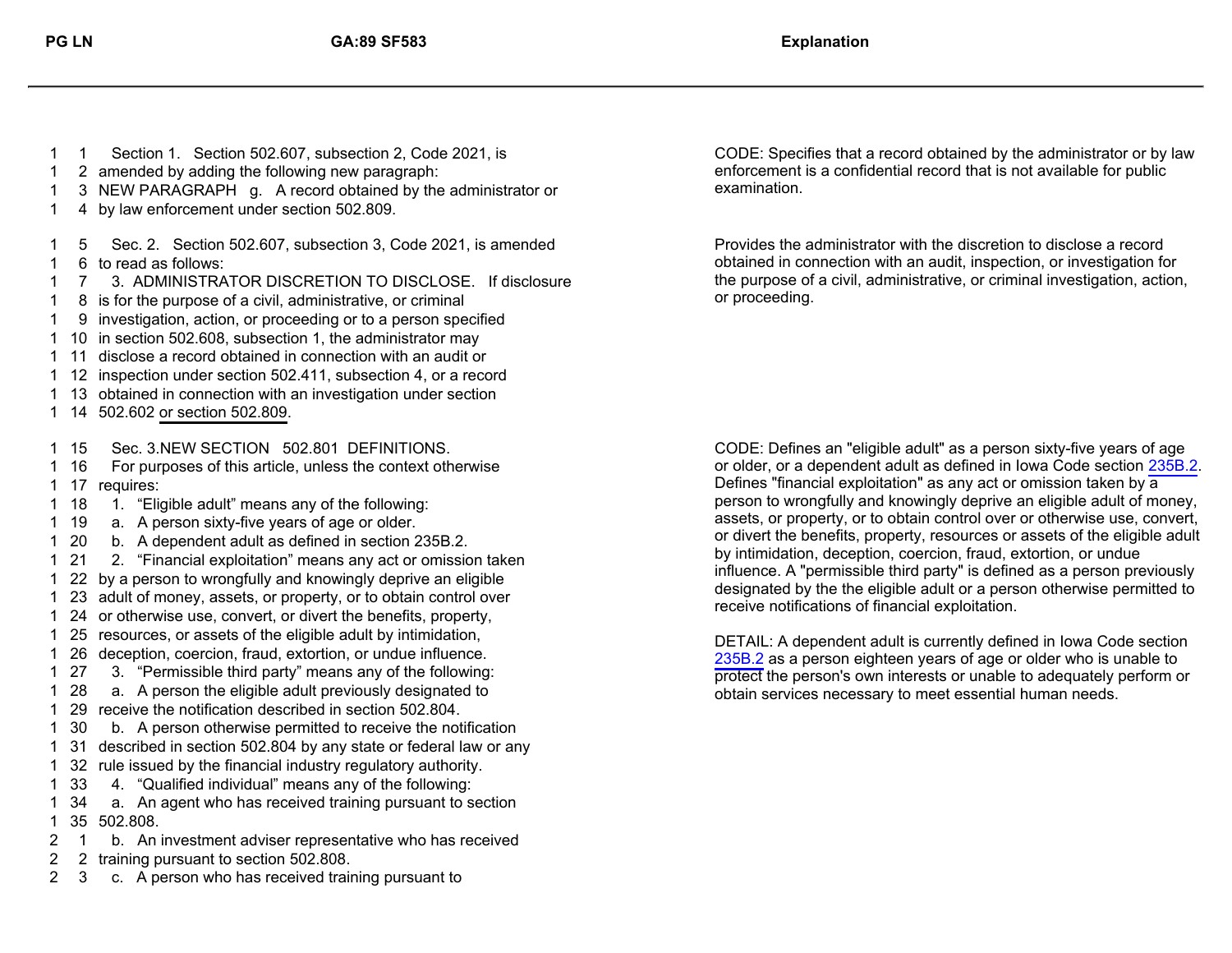- 4 section 502.808 and who serves in a supervisory, compliance,
- 5 senior investor protection, or legal capacity for any of the
- 6 following:
- 7 (1) A broker-dealer.
- 8 (2) An investment adviser.
- 9 Sec. 4.NEW SECTION 502.802 NOTIFICATION TO ADMINISTRATOR.
- 2 10 If a broker-dealer, investment adviser, or qualified
- 11 individual reasonably believes financial exploitation of
- 12 an eligible adult has occurred, has been attempted, or is
- 13 being attempted, the broker-dealer, investment adviser, or
- 14 qualified individual may promptly notify the administrator.
- 15 The administrator may adopt rules regarding the form and manner
- 16 of the notification under this section.
- 17 Sec. 5.NEW SECTION 502.803 NOTIFICATION TO ADMINISTRATOR
- 18 —— IMMUNITY.
- 19 A broker-dealer, investment adviser, or qualified individual
- 20 who, acting reasonably and in good faith, makes a disclosure
- 21 of information to the administrator pursuant to this article
- 22 shall be immune from administrative or civil liability that
- 23 might otherwise arise from such disclosure or for any failure
- 24 to notify the eligible adult of the disclosure. Other than
- 25 matters related to the reporting of the financial exploitation
- 26 of an eligible adult pursuant to this section, this section
- 27 shall not abrogate or modify any existing statutory or common
- 28 law privileges or immunities.

29 Sec. 6.NEW SECTION 502.804 NOTIFICATION TO PERMISSIBLE

- 30 THIRD PARTY.
- 2 31 1. If a broker-dealer, investment adviser, or qualified
- 32 individual reasonably believes financial exploitation of
- 33 an eligible adult has occurred, has been attempted, or is
- 34 being attempted, the broker-dealer, investment adviser, or
- 35 qualified individual may notify a permissible third party. The
- 1 administrator may adopt rules regarding the form and manner of
- 2 the notification under this section.

3 2. Broker-dealers, investment advisers, and qualified

- 4 individuals shall not notify a permissible third party the
- 5 broker-dealer, investment adviser, or qualified individual
- 6 reasonably suspects of financial exploitation or other abuse

Allows a broker-dealer, investment adviser, or qualified individual to notify the administrator if financial exploitation of an eligible adult has been attempted or is being attempted. The administrator may adopt rules.

Provides immunity from administrative or civil liability for a broker-dealer, investment adviser, or qualified individual acting in good faith who makes a disclosure of information to the administrator.

Allows a broker-dealer, investment adviser, or qualified individual to notify a permissible third party if financial exploitation of an eligible adult has occurred.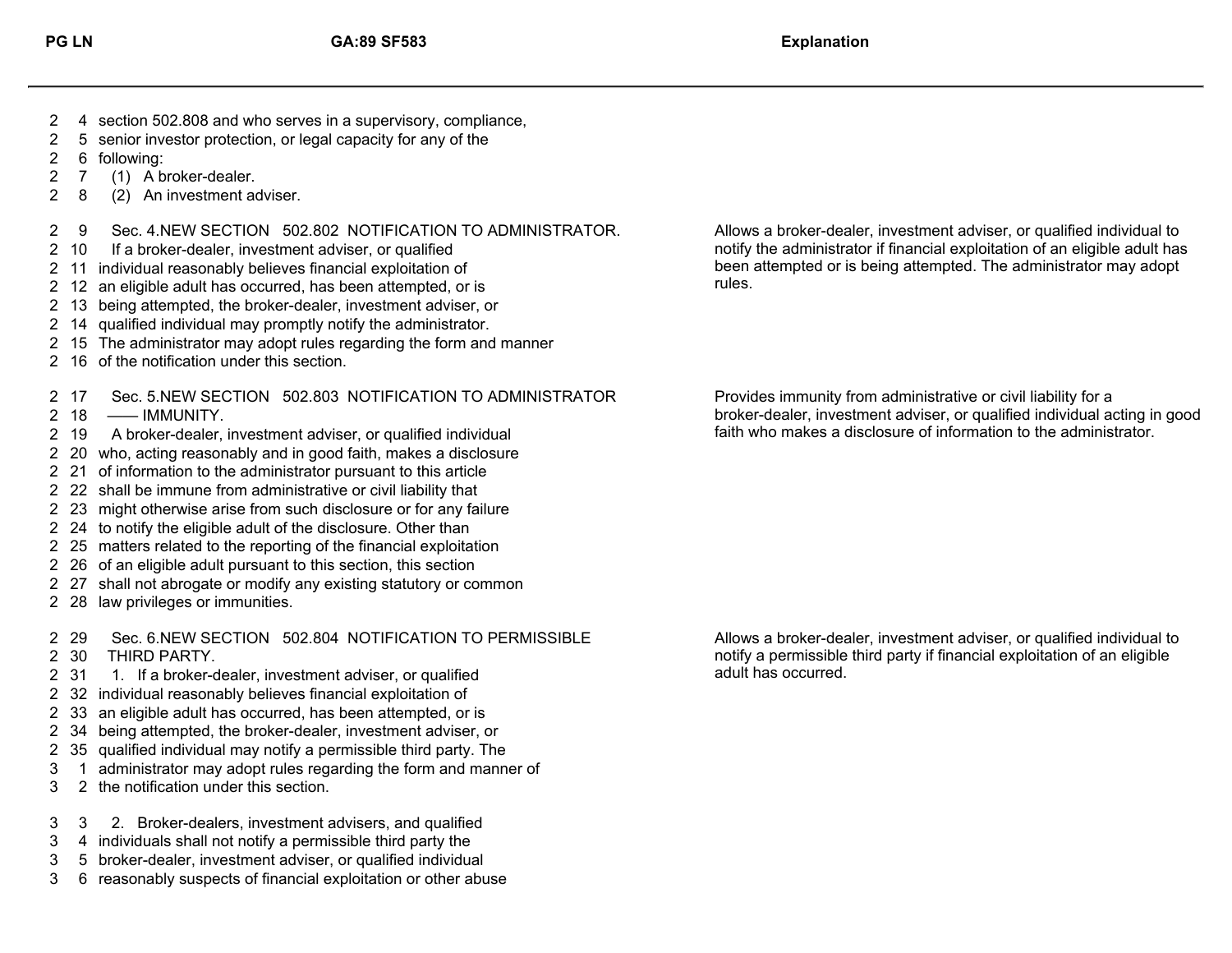- 7 of the eligible adult.
- 8 Sec. 7.NEW SECTION 502.805 NOTIFICATION TO PERMISSIBLE
- 9 THIRD PARTY —— IMMUNITY.
- 10 A broker-dealer, investment adviser, or qualified individual
- 11 who, acting reasonably and in good faith, complies with section
- 12 502.804 shall be immune from any administrative or civil
- 13 liability that might otherwise arise from such disclosure.
- 14 Sec. 8.NEW SECTION 502.806 DISBURSEMENTS OR TRANSACTIONS
- 15 —— DELAY.
- 16 1. If a broker-dealer, investment adviser, or qualified
- 17 individual reasonably believes a disbursement or transaction
- 18 will likely result in or contribute to the financial
- 19 exploitation of an eligible adult, the broker-dealer,
- 20 investment adviser, or qualified individual shall initiate an
- 21 internal review of the requested disbursement or transaction.
- 22 2. A broker-dealer or investment adviser may delay a
- 23 disbursement or transaction from an eligible adult's account or
- 24 an account on which an eligible adult is a beneficiary if all
- 25 of the following apply:
- 26 a. The broker-dealer, investment adviser, or qualified
- 27 individual reasonably believes, after initiating the internal
- 28 review referenced in subsection 1, that the requested
- 29 disbursement or transaction will likely result in or contribute
- 30 to the financial exploitation of an eligible adult.
- 31 b. Immediately, but in no event more than two business
- 32 days after the disbursement or transaction is delayed,
- 33 the broker-dealer or investment adviser provides written
- 34 notification of the delay and the reason for the delay to
- 35 all persons authorized to transact business on the account.
- 1 Broker-dealers, investment advisers, and qualified individuals
- 2 shall not notify a person authorized to transact business
- 3 on the account if the broker-dealer, investment adviser,
- 4 or qualified individual reasonably believes the person
- 5 has committed financial exploitation, attempted financial
- 6 exploitation, or other abuse of the eligible adult.
- 7 c. Immediately, but in no event more than two business
- 8 days after the disbursement or transaction is delayed, the
- 9 broker-dealer or investment adviser notifies the administrator
- 10 of the delay and provides to the administrator the reason
- 11 for the delay, including the results of the internal review

Provides immunity from administrative or civil liability for a broker-dealer, investment adviser, or qualified individual who notifies a permissible third party if financial exploitation of an eligible adult has occurred.

Provides standard protocols for a broker-dealer, investment adviser, or qualified individual for the delay of disbursements of transactions if financial exploitation of an eligible adult is suspected. The administrator may adopt rules.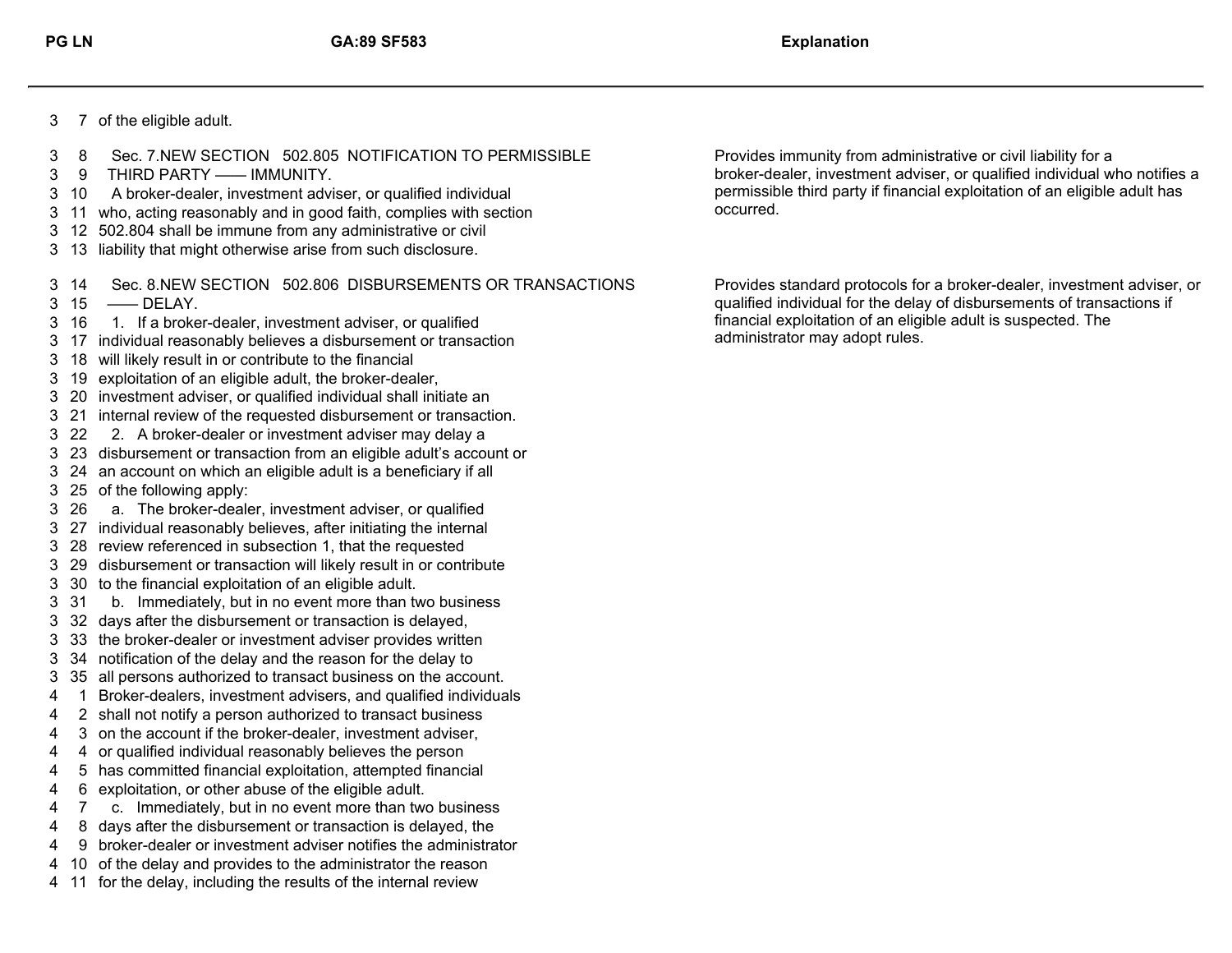12 referenced in subsection 1.

- 13 d. The broker-dealer or investment adviser continues
- 14 the internal review of the suspected or attempted financial
- 15 exploitation of the eligible adult, as necessary, and provides
- 16 the administrator with updates upon request.
- 17 3. Any delay of a disbursement or transaction authorized by
- 18 this section will expire upon the first to occur of any of the
- 19 following:
- 20 a. A determination by the broker-dealer or investment
- 21 adviser that the disbursement or transaction will not result in
- 22 or contribute to financial exploitation of the eligible adult.
- 23 b. Fifteen business days after the date on which the
- 24 broker-dealer or investment adviser first delayed disbursement
- 25 of the funds or transaction, unless the administrator requests
- 26 the broker-dealer or investment adviser to extend the delay,
- 27 in which case the delay shall expire no more than twenty-five
- 28 business days after the date on which the broker-dealer or
- 30 or the transaction. 29 investment adviser first delayed the disbursement of the funds
- 31 4. Notwithstanding subsection 3, upon the petition of
- 32 the administrator, the broker-dealer or investment adviser
- 33 who initiated the delay pursuant to this section, or another
- 34 interested party, a court of competent jurisdiction may enter
- 35 an order terminating, extending, or modifying the delay of the
- 2 relief. 1 disbursement or transaction and may order other protective
- 3 5. The administrator may adopt rules regarding the form and
- 4 manner of the notifications under this section.

5 Sec. 9.NEW SECTION 502.807 DISBURSEMENTS OF TRANSACTIONS

- 6 —— DELAY —— IMMUNITY.
- 7 A broker-dealer or investment adviser who, acting reasonably
- 8 and in good faith, complies with section 502.806 shall be
- 9 immune from any administrative or civil liability that
- 10 might otherwise arise from such delay in a disbursement or
- 11 transaction.

12 Sec. 10.NEW SECTION 502.808 TRAINING REQUIREMENTS.

- 13 1. A broker-dealer or investment adviser shall provide
- 14 to its qualified individuals training appropriate to the job
- 15 responsibilities of a qualified individual. The training shall
- 16 include all of the following:

Provides immunity from administrative or civil liability for a broker-dealer or investment adviser who delays disbursements of transactions due to suspected financial exploitation of an eligible adult.

Requires broker-dealers or investment advisers to provide training to qualified individuals and specifies what the training will include. Training is required as soon as reasonably practicable, but at least within one year after the date the qualified individual begins employment with or becomes affiliated or associated with a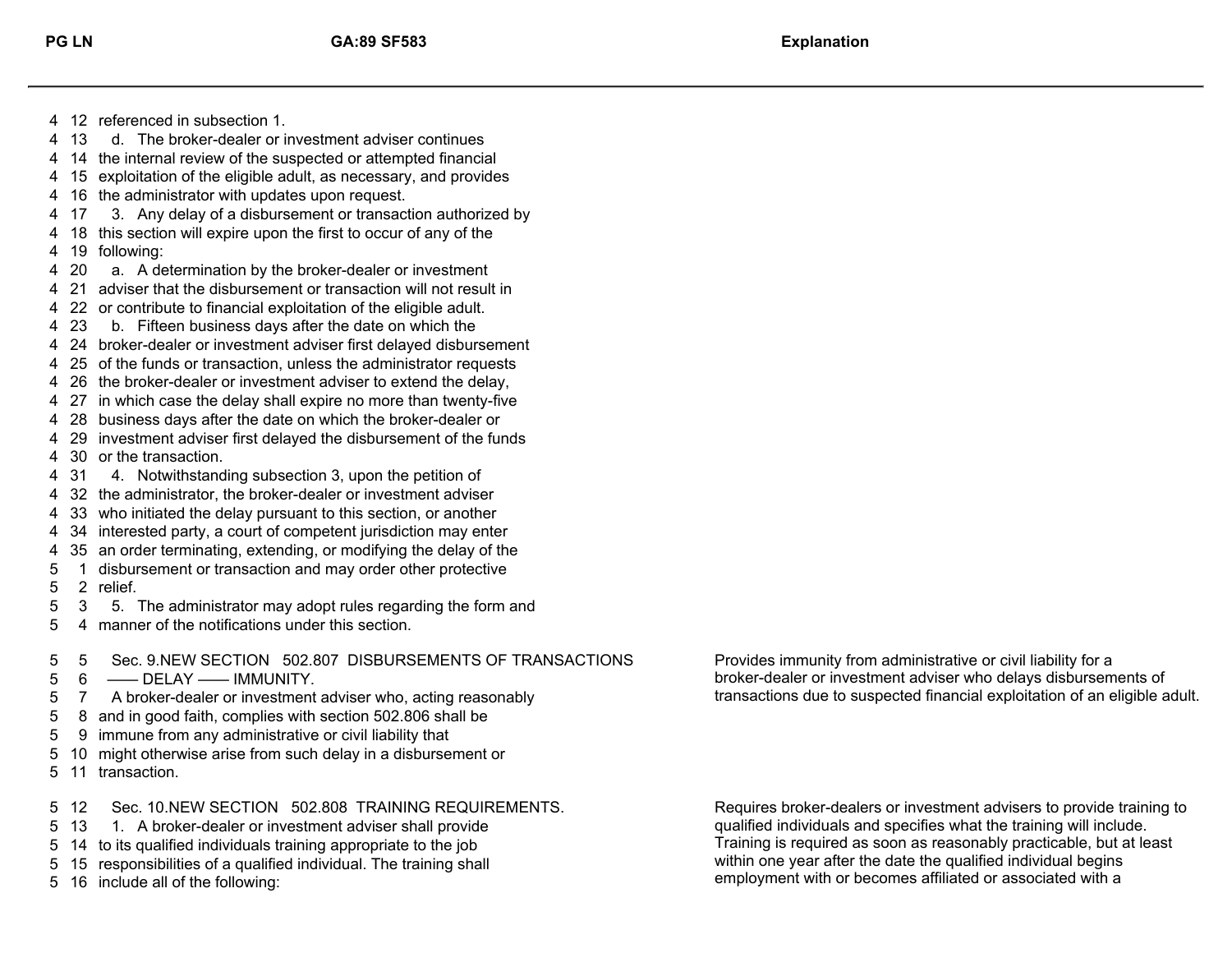records.

 18 Sec. 12.NEW SECTION 502.810 FINANCIAL EXPLOITATION —— 17 by law. 16 broker-dealers and investment advisers as otherwise provided 15 enforcement to access or examine the books and records of 14 or otherwise impede the authority of the administrator or law 13 pursuant to section 22.2. Nothing in this section shall limit 12 22 and shall not be available for examination by the public 11 shall be considered confidential public records under chapter 10 administrator or law enforcement pursuant to this section 9 of the eligible adult. All records made available to the 8 or appropriate in the public interest and for the protection 7 law enforcement if the administrator determines it is necessary 6 eligible adult. The administrator may share the records with 5 transactions that may comprise financial exploitation of an 4 records as well as records relating to the most recent 3 of the administrator. The records may include historical 2 administrator pursuant to section 502.802, or upon the request 1 the administrator, either as part of a notification to the 35 or attempted financial exploitation of an eligible adult to 34 to or copies of records that are relevant to the suspected 33 A broker-dealer or investment adviser shall provide access 32 Sec. 11.NEW SECTION 502.809 RECORDS. 31 and method of the training required by this section. 30 3. The administrator may adopt rules specifying the content 29 adviser. 28 affiliated or associated with a broker-dealer or investment 27 the qualified individual begins employment with or becomes 26 practicable, but at least within one year after the date 25 the training required by this section as soon as reasonably 24 2. A broker-dealer or investment adviser shall provide 23 requirements. 22 b. Instruction regarding privacy and confidentiality 21 attempted exploitation of an eligible adult. 20 and how to provide notification regarding the suspected or 19 indicating the financial exploitation of an eligible adult, 18 exploitation of an eligible adult, including common signs 17 a. Instruction on how to identify the suspected or attempted broker-dealer or investment adviser. The administrator may adopt

- 19 APPROPRIATION.
- 20 1. For the fiscal year beginning July 1, 2021, and each
- 21 fiscal year thereafter, there is appropriated from the

Requires broker-dealers and investment advisers to provide access to or copies of records to the administrator that are relevant to suspected or attempted financial exploitation of an eligible adult. The administrator may share the records with law enforcement if necessary. These records are to be considered confidential public

rules specifying the content and method of training.

Appropriates \$75,000 in FY 2022 from the Commerce Revolving Fund to the Insurance Division for 1.0 full-time equivalent (FTE) position for an Insurance Compliance Analyst. This position is responsible for investigating complaints and notifications related to the financial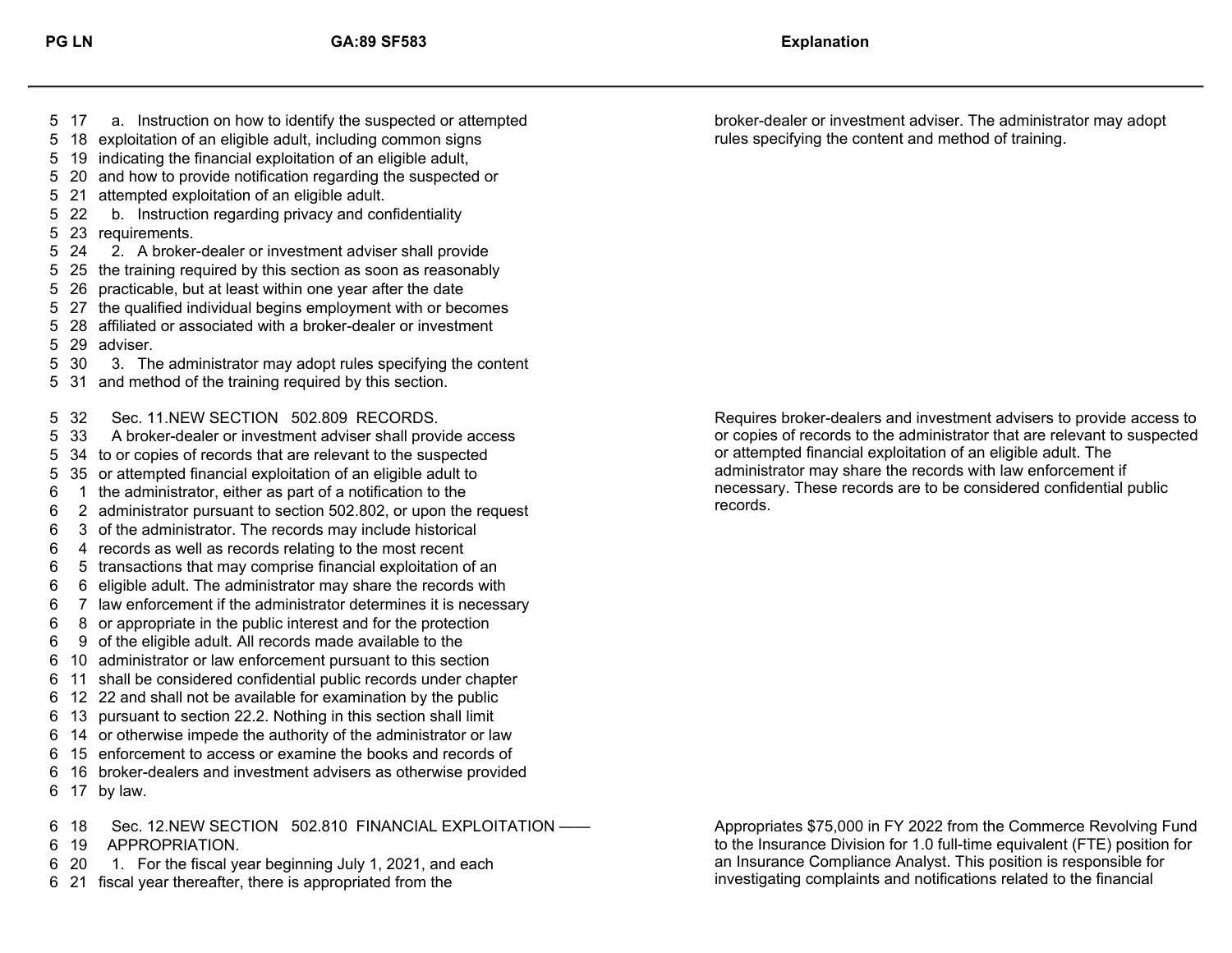- 
- 23 to the insurance division seventy-five thousand dollars for
- 24 the sole and exclusive purpose of investigating complaints
- 25 and notifications related to financial exploitation of
- 26 eligible adults. The insurance division shall use the funds
- 28 position. 27 appropriated under this subsection for one full-time equivalent
- 29 2. Notwithstanding section 8.33, moneys appropriated in
- 30 this section that remain unencumbered or unobligated at the
- 31 close of the fiscal year shall not revert but shall remain
- 32 available for expenditure for the purposes designated until the
- 33 close of the succeeding fiscal year.

 35 REPORTING. 34 Sec. 13.NEW SECTION 502.811 FINANCIAL EXPLOITATION ——

- 1 Annually, on or before January 15 of each year, the insurance
- 2 division shall submit a report to the governor and the general
- 3 assembly concerning the notifications the insurance division
- 4 received related to the potential financial exploitation of
- 5 eligible adults, and the insurance division's investigation
- 6 of the notifications, during the preceding calendar year.
- 7 The report shall include the number of notifications the
- 8 insurance division received, the amount of time employees of
- 9 the insurance division spent investigating the notifications,
- 10 and the number of incidents of founded financial exploitation
- 11 of eligible adults.

 22 department of commerce revolving fund created in section 546.12 exploitation of eligible adults. This appropriation will remain available for expenditure until the close of FY 2023.

> Requires the Insurance Division to submit an annual report by January 15th to the Governor and the General Assembly regarding notifications related to potential financial exploitation of eligible adults and the Insurance Division's investigation of the notifications. The report must include the number of notifications the Division received, the amount of time Division employees spent investigating the notifications, and the number of incidents of founded financial exploitation of eligible adults.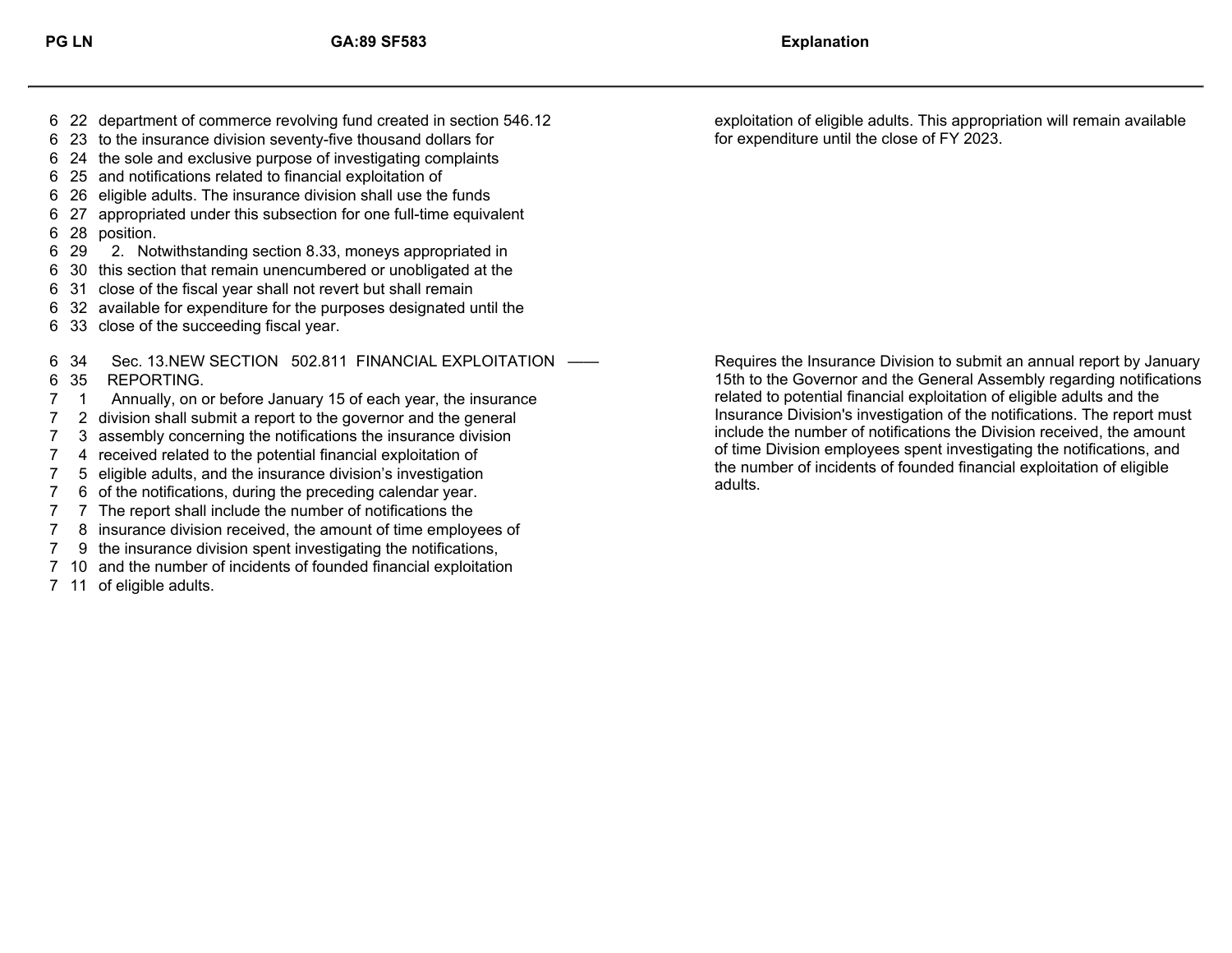### **Summary Data**

Other Funds

|                               | Actual<br>FY 2020 |  | <b>Estimated</b><br>FY 2021 |     |  | <b>Senate Approp</b><br>FY 2022 |        | Sen Appr FY22<br>vs Est FY 2021 |        | Page and<br>Line # |
|-------------------------------|-------------------|--|-----------------------------|-----|--|---------------------------------|--------|---------------------------------|--------|--------------------|
|                               |                   |  |                             | (2) |  | (3)                             |        | (4)                             |        | (5)                |
| Administration and Regulation |                   |  |                             |     |  |                                 | 75,000 |                                 | 75,000 |                    |
| <b>Grand Total</b>            |                   |  |                             |     |  |                                 | 75,000 |                                 | 75,000 |                    |